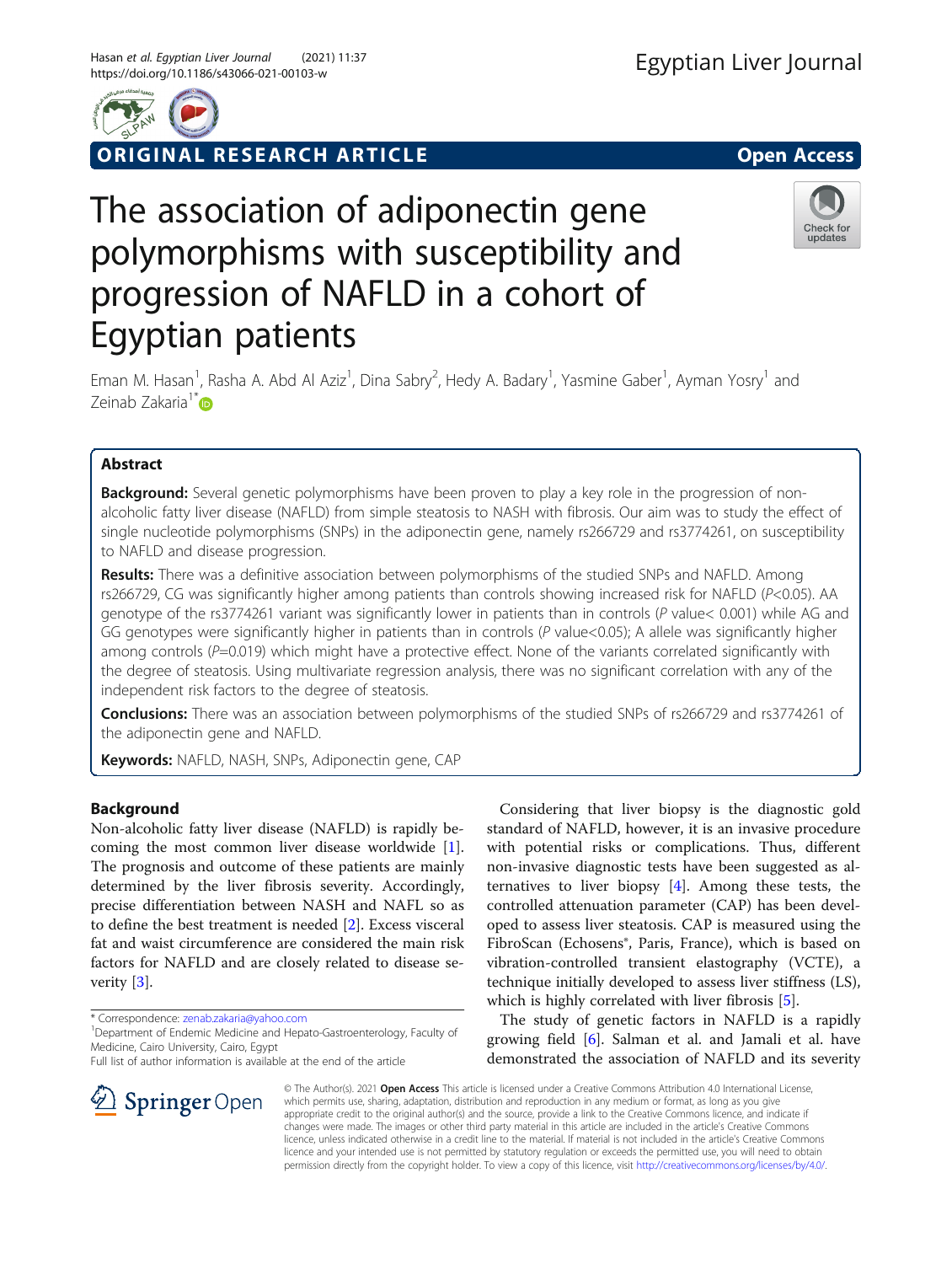with the levels of serum adipokines, a group of bioactive proteins secreted by adipose tissue and having actions on inflammation and insulin resistance [[7,](#page-9-0) [8](#page-9-0)]. Several studies have indicated that adiponectin is protective against NAFLD [[9\]](#page-9-0). The aim of this study was to investigate the association between two SNPs of adiponectin gene, namely rs266729 and rs3774261, and NAFLD as well as the impact of multiple SNP interaction on NAFL D risk based on an Egyptian population study, and its relation to the degree of hepatic steatosis as assessed by controlled attenuation parameter.

### Methods

The present study included 86 Egyptian patients, prospectively selected from the hepatology outpatient clinic of Kasr Al-Ainy Hospital over a period of 12 months (from February 2017 to February 2018), who were suspected to have NAFLD according to the following inclusion and exclusion criteria, in addition to 86 agematched healthy subjects serving as a control group. The patients were further subdivided into (1) the biopsy group (17 patients) and (2) the non-biopsy group (69 patients). All participants aged above 18 years, and all patients were suspected to have NAFLD on the basis of increased hepatic brightness by abdominal ultrasound with the exclusion of other causes of secondary steatosis such as negative viral markers (HCV Ab, HBsAg, HBc total), negative ANA, transferrin saturation <45% coupled with normal ferritin levels, normal serum levels of ceruloplasmin, and negative history for significant alcohol consumption  $(>20 \text{ g/d}$  for females and 30 g/d for males) and for use of medications that can cause fatty liver.

All participants were interviewed for their medical history, and their residence was classified into urban or rural areas based on the infrastructure and the available services [[10\]](#page-9-0). The BMI was calculated as body weight in kilograms divided by height in square meters (kg/m<sup>2</sup>). Zheng et al. evaluated waist to hip ratio (WHR) as a predictor of NAFLD with a cutoff point of 0.89 [\[11](#page-9-0)], whereas in the present study, we applied the waist circumference that was measured midway between the last rib margin and the iliac crest in a standing position. In order to diagnose metabolic syndrome [[12\]](#page-9-0), blood samples were obtained from each participant after a fasting period of at least 12–14 h for lipid profile. The blood glucose level was measured using the glucose oxidase method. A fasting blood sugar level from 100 to 125 mg/dl is considered impaired fasting glucose and 126 mg/dl or higher is considered diabetes [\[12](#page-9-0)]. Serum total cholesterol, HDL cholesterol, LDL cholesterol, and triglyceride levels were measured on an auto-analyzer using enzymatic calorimetry, and hypertriglyceridemia is considered when triglycerides  $\geq 150$  mg/dL [[12](#page-9-0)]. Serum levels of ALT, AST, GGT, alkaline phosphatase, and albumin, as well as serum ferritin and ceruloplasmin, were measured. HBsAg, HBc total, HCV Ab, ANA were measured using ELISA. Polymerase chain reaction restriction fragment length polymorphism (PCR-RFLP) was applied to detect the distribution of genetic polymorphisms of the adiponectin gene. Transabdominal ultrasonography used a Toshiba SSA-340A machine with a 3.5-MHz convex linear transducer. Ultrasonography-guided liver biopsy was done for only 17 of the patients (the biopsy group), and scoring used the NAS scoring system according to the Histological Scoring System for NAFLD and used Masson trichrome stain for assessing the degree of fibrosis [[13](#page-9-0)]. Fibrosis staging was evaluated (separately from NASH) from 0 to 4 scales. The hepatic steatosis was graded from 0 to 3 based on the number of hepatocytes with steatosis in the biopsy: S0, <5%; S1, 5– 33%; S2, 34–66%; and S3, >66% [\[14](#page-9-0)]. Controlled attenuated parameter (CAP) was performed for all patients and controls using the 3.5-MHz M probe of Echosens FibroScan®. Liver stiffness measurement (LSM) was performed for all patients using Echosens FibroScan

## Measurement of LSM and CAP

The LSM was expressed as kPa, and the examination was considered reliable if 10 valid LSMs were obtained, the success rate exceeded 60%, and the ratio of the interquartile range (IQR) to the median of 10 measurements  $(IQR/M)$  was 0.3.

CAP measures the ultrasound attenuation (go and return path) using signals acquired by either the 3.5-MHz or 2.5-MHz FibroScan probe. The final CAP value, which ranges from 100 to 400 dB/m, is the median of individual measurements. As an indicator of variability, the ratio of the IQR of CAP values to the median (IQR/ MCAP) was calculated. The operator was blinded to the patients' clinical and histological data.

## Detection of adiponectin gene polymorphisms Blood samples collection

Five milliliters of whole blood sample was collected from each patient. The whole blood was subjected to DNA extraction and followed by further assessment of adiponectin polymorphisms rs266729 and rs3774261 by restriction fragment length polymorphism polymerase chain reaction (RFLP-PCR).

# RFLP-PCR procedure for adiponectin polymorphism diagnosis

## DNA extraction

All samples were in the form of frozen whole blood and were processed using the Zymoresearch Quick-gDNA™ MiniPrep kit, Catalog No. D3024 (available online at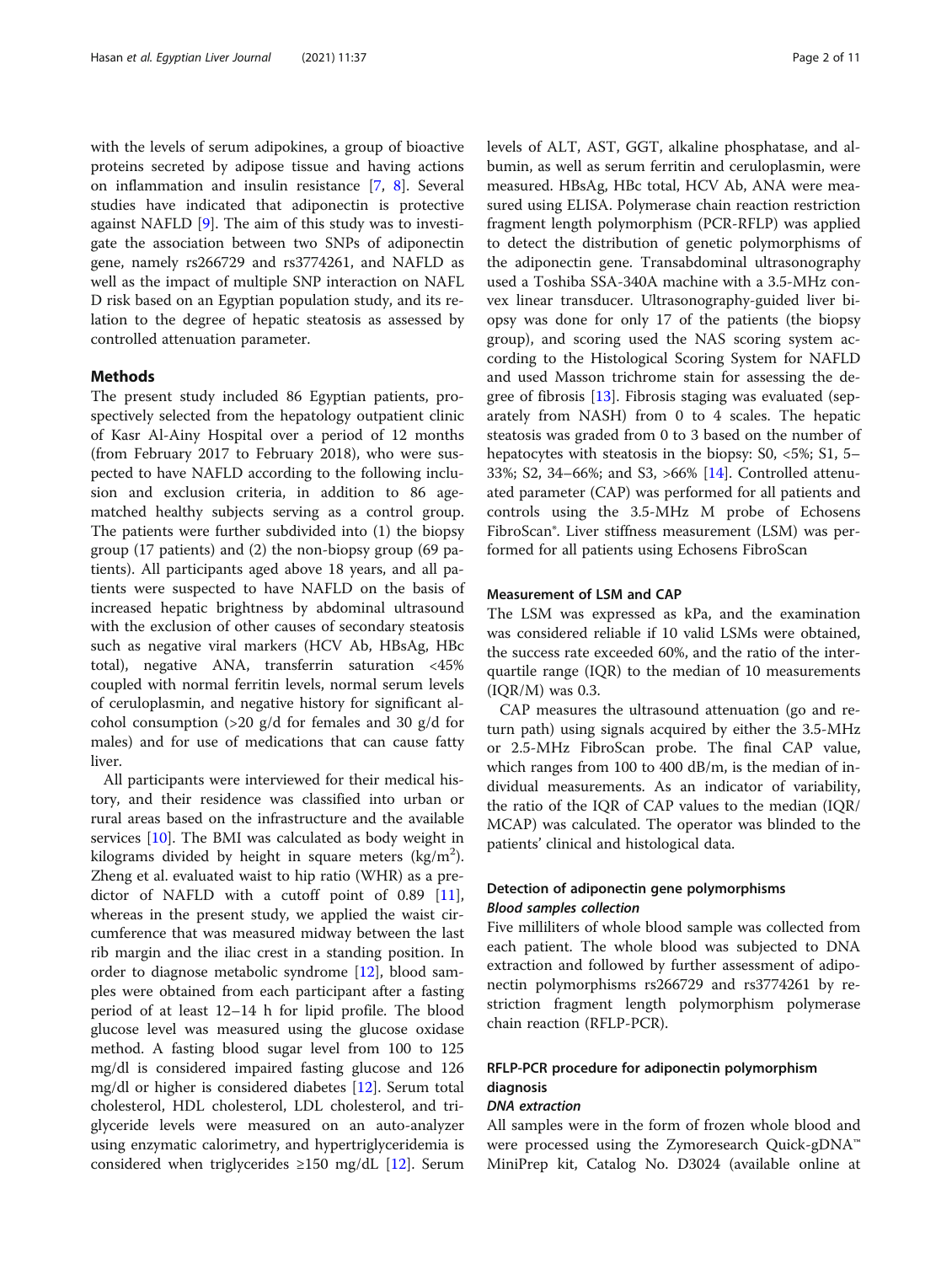[http://www.zymoresearch.com/downloads/dl/file/id/18/](http://www.zymoresearch.com/downloads/dl/file/id/18/d3006i.pdf) [d3006i.pdf\)](http://www.zymoresearch.com/downloads/dl/file/id/18/d3006i.pdf), through Epigenetics Company.

The following steps were applied on all blood samples.

(1) For the preparation of the Genomic Lysis Buffer, 250 μl of beta-mercaptoethanol was added to 50 ml of the buffer. (2) One hundred microliters of blood was added to 400 μl of Genomic Lysis Buffer. (3) They were mixed together completely by vortexing for 4–6 s. (4) The mixture was let stand 5–10 min at room temperature. (5) The mixture was transferred to a Zymo-Spin™ Column in a collection tube and centrifuged at  $10,000 \times g$  for 1 min, and the collection tube was discarded with the flow-through. (6) The Zymo-Spin™ Column was transferred to a new collection tube, and 200 μl of DNA Pre-Wash Buffer was added to the spin column and centrifuged at 10,000 x g for 1 min. 7. 500 μl of g-DNA Wash Buffer was added to the spin column and then centrifuged at  $10,000 \times g$  for 1 min. (8) The spin column was transferred to a clean microcentrifuge tube, then 60 μl of DNA Elution Buffer was added to the spin column. (9) It was incubated 2–5 min at room temperature and then centrifuged at top speed for 30 s to elute the DNA. (10) The eluted DNA was stored at −20°C for future use.

## Real-time PCR

This step involved DNA amplification and detection of the studied SNPs using Real MODTM Real-time PCR Master Mix (Intron Biotechnology, Catalog no. 25341; available online at [http://eshop.intronbio.com/product/](http://eshop.intronbio.com/product/detail04.asp?pIdx=89) [detail04.asp?pIdx=89#](http://eshop.intronbio.com/product/detail04.asp?pIdx=89)).

#### Quantification of DNA

The concentration of DNA was determined by measuring the absorbance at 260 nm (A260) using the Nanodrop ND-1000\* spectrophotometer. Distilled water was used to zero the spectrophotometer. The concentration is displayed in ng/μl. The recommended DNA template concentration for TaqMan SNP Genotyping Assay is 1– 20 ng/μl. During the present assay, 20 ng was the goal, and the volume was adjusted accordingly.

### **Steps**

The reaction mixture was prepared according to the following: 10 μl for 2x RealMODTM Real-time PCR Master Mix Solution, 2 μl for primers (forward+ reverse) + TaqMan® probe, 1 μl for template, and DNA 7 μl for RNAse-free water. The mixture was mixed thoroughly and appropriate volumes were aliquoted into the realtime PCR plates. The real-time PCR instrument (Applied Biosystems (StepOne System. SDS software v2.1 and RQ Manager 1.2)) was programmed. The real-time PCR plate was placed in the real-time PCR instrument, and

the cycling program was started. After the reaction has been completed, the amplification curve was verified.

#### Statistical analysis

Data were coded and entered using the statistical package SPSS (Statistical Package for the Social Sciences) version 23. The data was summarized using median, minimum and maximum in quantitative data, and frequency (count) and relative frequency (percentage) for categorical data. Comparisons between quantitative variables were done using the non-parametric Kruskal-Wallis and Mann-Whitney tests [[15\]](#page-9-0).

For comparing the categorical data, the chi-square test was performed. The exact test was used instead when the expected frequency is less than 5. Genotype and allele frequencies were compared between every 2 groups using chi-square tests  $[16]$  $[16]$ .

Odds ratio (OR) with 95% confidence intervals was calculated. Multivariate logistic regression analysis was done to detect the independent predictors of NAFLD. P values less than 0.05 were considered as statistically significant.

Tests of normality of distribution of genetics (Hardy Winderberg) in controls (86 samples) were performed. The likelihoods of calculated  $X^2$  value are in Table 1. For the rs266729, SNP  $X^2 = 2.6$ , p allele frequency = 0.732, and q allele frequency = 0.267. For the  $rs3774261$ , SNP  $X^2 = 43$ , p allele frequency = 0.674, and q allele frequency  $= 0.326$ .

## Results

The age of the studied patients ranged from 25 to 67 years  $(44.3\pm9.45$  years), out of which 65.2% were females and 34.8% were males. BMI ranged from 23.3 to 50.3  $\text{kg/m}^2(33.76 \pm 5.436 \text{kg/m}^2)$ , whereas the waist circumference (WC) was about 107.3±11.66cm. On the other hand, among the control group, ages ranged from 20 to 63 years (38.67±8.854years), 33.7% were females and 66.3% were males, BMI was  $25.65 \pm 1.623 \text{kg/m}^2$ , and WC was 81.38±5.363cm.

According to the BMI, patients and controls were categorized into normal  $(18.5-24.9\text{kg/m}^2)$ , overweight  $(25.0-29.9 \text{ kg/m}^2)$ , obese  $(30.0-40.0 \text{ kg/m}^2)$ , and

**Table 1** Likelihood of calculated  $X^2$  value for test of normality of distribution of genetics in controls

|           |    | <b>Expected</b> | <b>Observed</b> |
|-----------|----|-----------------|-----------------|
| rs266729  | CC | 46.1            | 44              |
|           | CG | 33.6            | 38              |
|           | GG | 6.1             | 4               |
| rs3774261 | AA | 78.14           | 39              |
|           | AG | 75.59           | 38              |
|           | GG | 18.28           | 9               |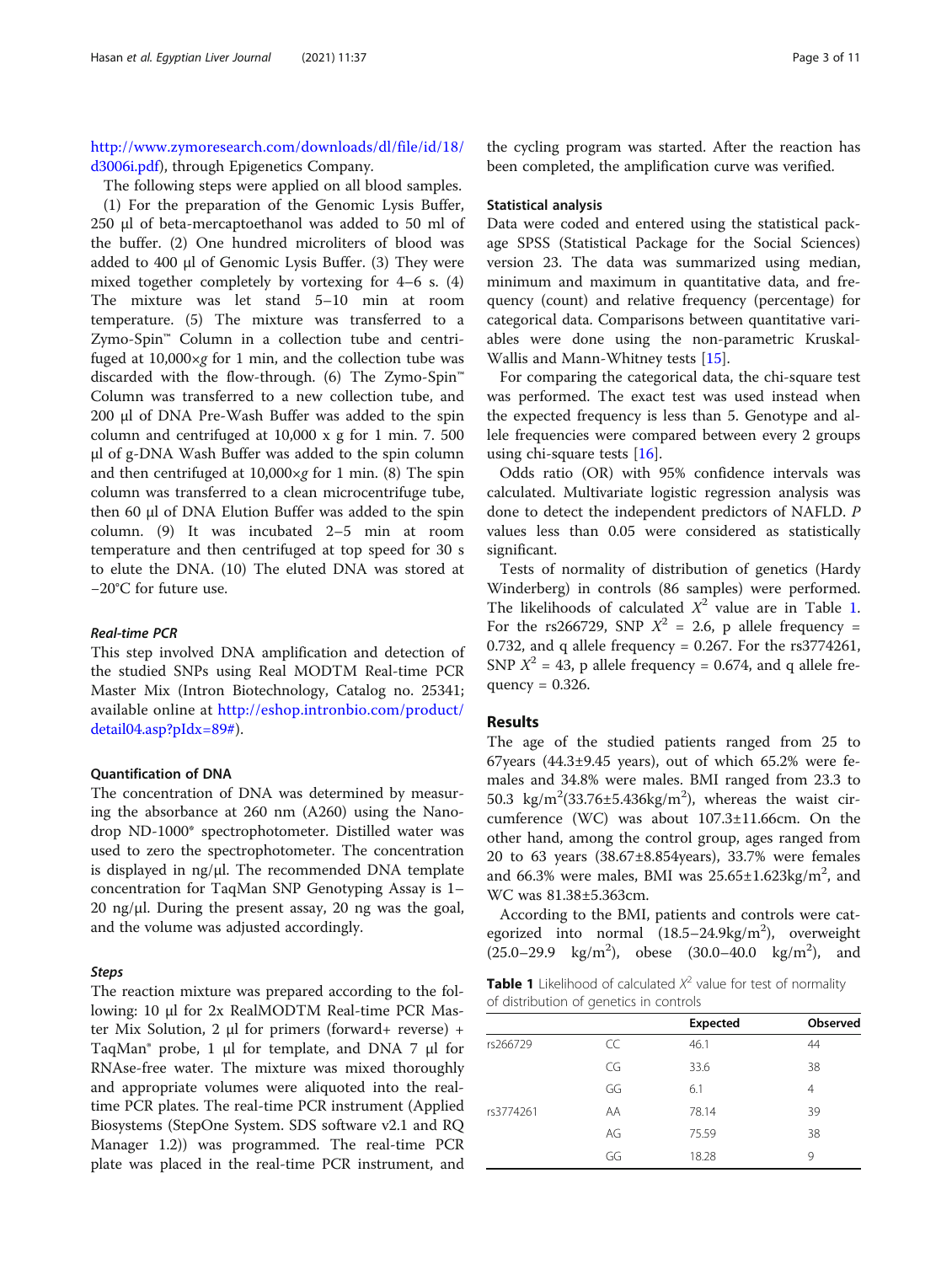morbidly obese (>40.0 kg/m<sup>2</sup>). Among patients, 17 (19.8%) were overweight, 57 (66.3%) were obese, and 10 (11.6%) were morbidly obese, whereas among controls, 32 (37.2%) were within normal BMI, 53 (62.6%) were overweight, and 1 (1.2%) was obese, while none was morbidly obese.

BMI distribution was determined in patients according to their age as follows: in young adults (25–30 years), 33.3% were overweight, 33.3% were obese, and 33.3% were morbidly obese; in adults (31–40 years), 0% were overweight, 25.9% were obese, and 74.1% were morbidly obese; in middle-aged patients (40–50 years), 0% were overweight, 17.2% were obese, and 58.7% were morbidly obese; in the older age (50-60 years and 60–66 years) patients, none were overweight, 13.6% and 0% were obese, and 72.5% and 100% were morbidly obese, respectively.

Among patients and controls, 47.7% and 24.4% were housewives, 2.3% and 3.5% were unemployed, while 14% and 46.5% had labor-intensive occupations (workers, mechanics, and farmers), respectively. The rest occupied jobs with a more clerical nature. According to the governorate of residence, the largest number of patients and controls were living in urban areas accounting for 74.4% and 81.4% among patients and controls, respectively

Among known risk factors for the development of NAFLD, increased BMI was found in almost all except two patients (2.3%) with NAFLD, 19.8% were overweight, 66.3% were obese, and 11.6% were morbidly obese, whereas in the control group, 37.2% were normal, 61.6% were overweight, only one subject (1.2%) was obese, and none were morbidly obese  $(P<0.01)$ .

As regards the presence of diabetes mellitus among patients versus controls, 27.9% had DM, as opposed to 2.3% of the controls  $(P<0.01)$ , whereas systemic hypertension was found in 15.1% in the patient group and in 0% (none) of the control group. None of the control subjects had a family history of NAFLD; however, 25.6% of the patient group had a family history of NAFLD in at least one first-degree relative.

Metabolic syndrome is defined by the presence of three of the following five criteria: fasting glucose ≥100 mg/dL (or receiving drug therapy for hyperglycemia), blood pressure ≥130/85 mmHg (or receiving drug therapy for hypertension), triglycerides  $\geq 150$  mg/dL (or receiving drug therapy for hypertriglyceridemia), HDL-C < 40 mg/dL in men or < 50 mg/dL in women (or receiving drug therapy for reduced HDL-C), and waist circumference ≥102 cm in men or ≥88 cm in women. Metabolic syndrome was identifiable in 19.8% as opposed to 0% of the controls  $(P<0.01)$ .

Smoking was present among 13.9% and 11.6% of patients and controls, respectively, whereas 1.16% (1 patient) was identified as an ex-smoker. None of the patients or the controls gave a history of heavy alcohol consumption or of drug abuse.

Serum lipid abnormalities in the form of elevated total cholesterol, triglycerides, and low-density lipoprotein cholesterol (LDL-c) levels, and reduced serum highdensity lipoprotein cholesterol (HDL-c) levels were significantly detected in the patient group as opposed to the control group ( $P$ < 0.0001). Moreover, serum fasting and post-prandial blood sugar were significantly higher in the patient group as opposed to the control group (P < 0.0001). Hemoglobin A1C results, however, showed no significant difference among patients versus controls  $(P=$ 0.85).

None of the patients had abnormal thyroid function profiles; however, ten gave a history of hypothyroidism for which they receive ongoing treatment in the form of L-thyroxin tablets. None of the patients had abnormal serum ferritin levels.

Among patients, the most common complaints were right upper quadrant pain, occurring in 41 patients (47.7%), and abdominal discomfort, occurring in 21 patients (24.4%), followed by fatigue in 20 patients (23.3%), and lower limb edema and history of IHD in 2 patients (2.3%) and 3 patients (3.5%), respectively. Among the control group, no complaints were reported.

By physical examination, mild hepatomegaly was detected in 6 patients (7%), out of which 3 had tender hepatomegaly (3.5%). In all of these patients, the liver was felt soft in consistency, with a round edge. Only one of the patients had a palpable spleen (1.2%). Otherwise, physical examination among both patients and controls was unremarkable. None of the patients or the controls showed signs suggestive of liver cell failure in the form of jaundice, ascites associated with lower limb edema, or disturbed level of consciousness.

As regards laboratory data of the studied groups, serum transaminases, were found to be higher in the patients' group as opposed to the control group (P<sup>&</sup>lt; 0.0001). Noteworthy, 48.8% (42/86) of the patients had serum hepatic transaminases below the upper limit of normal.

Using trans-abdominal ultrasonography in assessing the hepatic echogenicity, control subjects showed normal hepatic echogenicity. Whereas liver brightness was graded into grades I, II, and III among patients as follows: grade I brightness was diagnosed in 18 patients (20.9%), grade II brightness was diagnosed in 37 patients (43.0%), and grade III brightness was diagnosed in 31 patients (36.1%).

Among the 17 patients who underwent liver biopsy, according to histopathological findings (degree of steatosis, degree of inflammation, presence of ballooning) and NAS score, NAFLD was classified into 2 subgroups (simple steatosis and NASH) with their histopathological features using the NAS Score, with a cutoff value of  $\geq 5$ , 4 patients were identified as having NAFL, whereas 13 had biopsy-proven steatohepatitis (Table [2](#page-5-0)).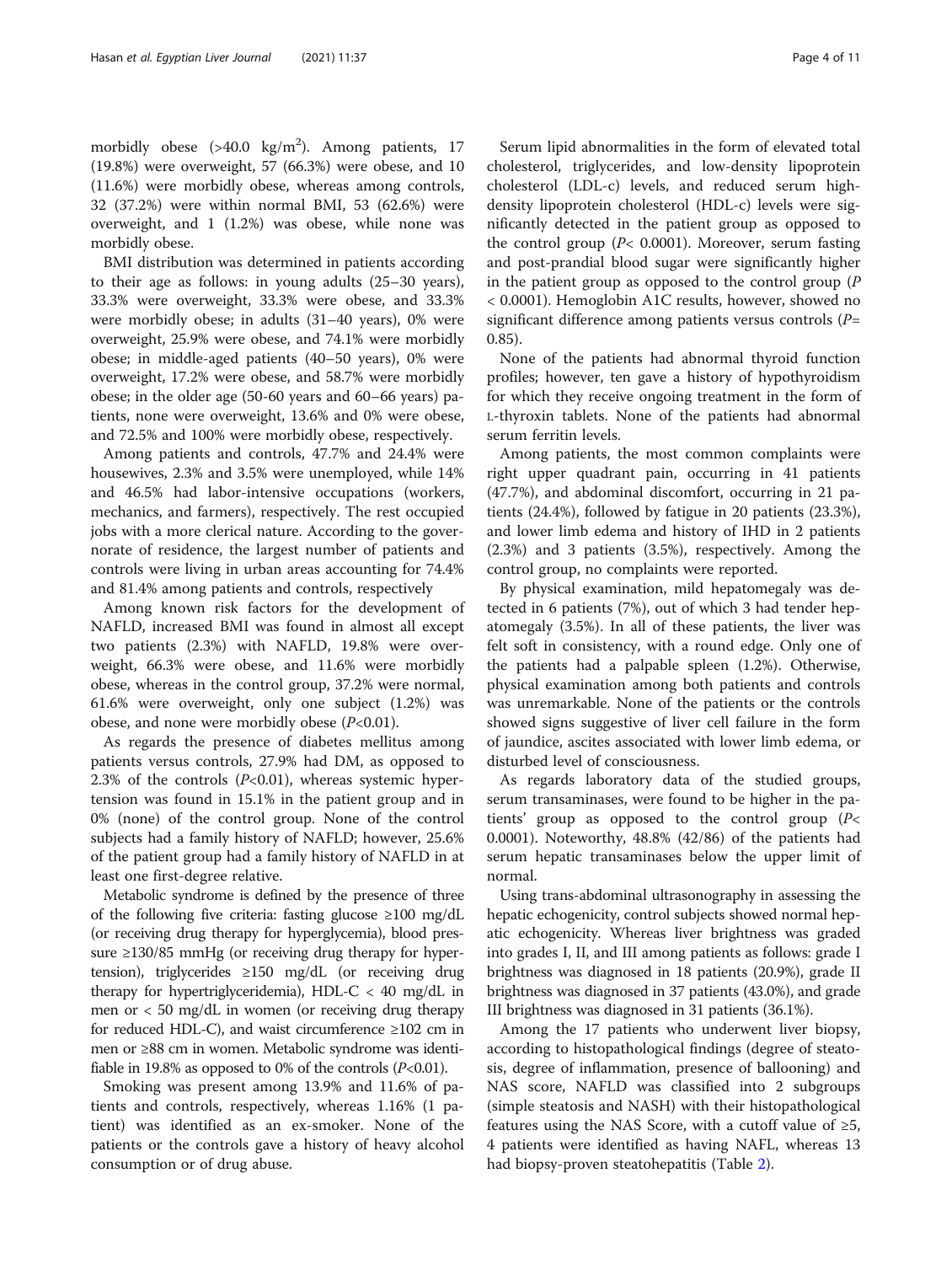No significant relation was found between grades of steatosis by liver biopsy and presence or absence of NASH by (NAS) score where between 13 biopsy-proven NASH patients, 5 (38.5%) and 8 (61.5%) had histological evidence of moderate and marked hepatic steatosis. On the other hand, among 4 patients with simple steatosis, 2 (50%) had mild steatosis, and 2 (50%) had moderate steatosis.

As regards the level of steatosis detected by CAP and biopsy results, among the biopsy group, two patients (11.8%) who had biopsy-proven mild steatosis (S1), when further assessed by controlled attenuation parameter, showed marked steatosis (S3) (16.6%). Out of the 7 patients (41.2%) with biopsy-proven moderate (S2), 6 (85.7%) showed S2, and only one (14.3%) showed S3 upon further assessment by CAP, and out of the 8 (47.0%) who biopsy-proven severe (S3) steatosis, 7 (87.5%) showed S3, and 1 (12.5%) S2 when further assessed by CAP (Table 3).

Upon further evaluation of the biopsy group, the degree of fibrosis detected by biopsy was not significantly related to the fibrosis stage (F0–4) detected by FibroScan (Echosenes®). There was no significant relation between the degree of steatosis detected by CAP and the biopsyproven fibrosis stage (Table [4\)](#page-5-0).

Among all studied patient groups, the degree of steatosis when measured using CAP was mild (S1) in 19.8% (17 patients), moderate (S2) in 39.5% (34 patients), and severe in 40.7% (35 patients), whereas the degree of fibrosis was mild (F0, F1) in 80.2% (61 patients with F0, 8 patients F1), moderate (F2) in 10.5% (9 patients), and marked (F3–4) in 7% (6 patients) and 2.3% (2 patients) using FibroScan (Echosens®), respectively.

The degree of steatosis by CAP when compared to the grades of brightness by trans-abdominal US, we found that the different grades of brightness by transabdominal ultrasonography showed significant relation with the degree of steatosis measured utilizing CAP with a  $P$  value <0.001.

As regards the relation between the degree of steatosis detected by CAP and different clinical parameters, the degree of moderate and advanced steatosis was higher among females than among males in advanced steatosis (68.6% vs 31.4% and 68.8% vs. 31.4%, respectively),

Table 3 The relation between biopsy-proven steatosis and CAP

|                  |              | Biopsy proven steatosis |      |                |                     |                |      |         |
|------------------|--------------|-------------------------|------|----------------|---------------------|----------------|------|---------|
|                  |              | S1                      |      | S <sub>2</sub> |                     | S3             |      | value   |
|                  |              | Count                   | $\%$ |                | Count Count % Count |                |      |         |
| CAP (SO-S3) SO 0 |              |                         | 0    | $\Omega$       | 0                   | 0              | - 0  | < 0.001 |
|                  | $S1 \quad 0$ |                         | 0    | $\Omega$       | 0                   | 0              | - 0  |         |
|                  | $52 \quad 0$ |                         | 0    | 6              | 85.7                | -1             | 12.5 |         |
|                  | S3           | - 2                     | 100  |                | 14.29               | $\overline{7}$ | 875  |         |

which was not significant statistically  $(P=0.318)$ . WC and BMI significantly related with the different degrees of steatosis measured by CAP. The degree of steatosis detected by CAP was associated with higher serum TGs, but it was not a significant relation (Table [5\)](#page-6-0).

The distribution of rs266729 adiponectin C and G allele genotype among patients and controls showed that CG genotype was significantly related to the presence of NAFLD  $(P=0.032)$ , while CC genotype was significantly related to controls  $(P=0.003)$ , whereas rs3774261 adiponectin A and G alleles showed that AG genotype was the most frequent genotype in patients with NAFLD/ 963.9%, while AA genotype was the most frequent genotype in controls  $(45.3%)$  (Table [6\)](#page-6-0).

No significant relation was found between any of the variants of both genotypes and the degrees of both steatosis and fibrosis detected by CAP and FibroScan Echosens respectively, nor with any of the significant clinical and lab parameters (Table [7\)](#page-7-0).

No significant correlation was found between ALT and AST relative to BMI or waist circumference (Table [8](#page-7-0)).

By studying the adiponectin genotype, CAP, and different metabolic parameters in relation to obesity and its degree, we found that the severity of steatosis, BMI, waist circumference, fasting blood glucose, and AST was significantly higher among obese and related to the degree of obesity at P<0.0001 (Table [9](#page-8-0)).

The relationship between the studied SNPs showed no statistically significant relation between rs266729 and rs3774261. Multivariate regression analysis showed no significant relation between the degree of steatosis detected by CAP and any of the independent risk factors including BMI, waist circumference, TGs, sex, rs266729, and rs3774261.

## **Discussion**

Previous studies have shown the association of NAFLD and its severity with the levels of serum adipokines, considering adiponectin a protective protein against NAFLD [[7](#page-9-0)–[9\]](#page-9-0). Moreover, the recent genetic study of steatosis showed associations between single-nucleotide polymorphisms (SNPs) and disease phenotypes, which could be helpful in the management and prognosis of patients with NAFLD [[17\]](#page-9-0).

The aim of this study was to investigate the association between two SNPs of adiponectin genes rs266729 and rs3774261, and NAFLD as well as the impact of multiple SNP interaction on NAFLD risk based on an Egyptian population study and its relation to the degree of hepatic steatosis as assessed by controlled attenuation parameter.

In our study, gender distribution showed a female predominance (65.2%). Similar findings were found by [[18](#page-9-0), [19\]](#page-9-0). While many studies have indicated that NAFLD is more common in men [[20](#page-9-0), [21\]](#page-9-0), in our study, the higher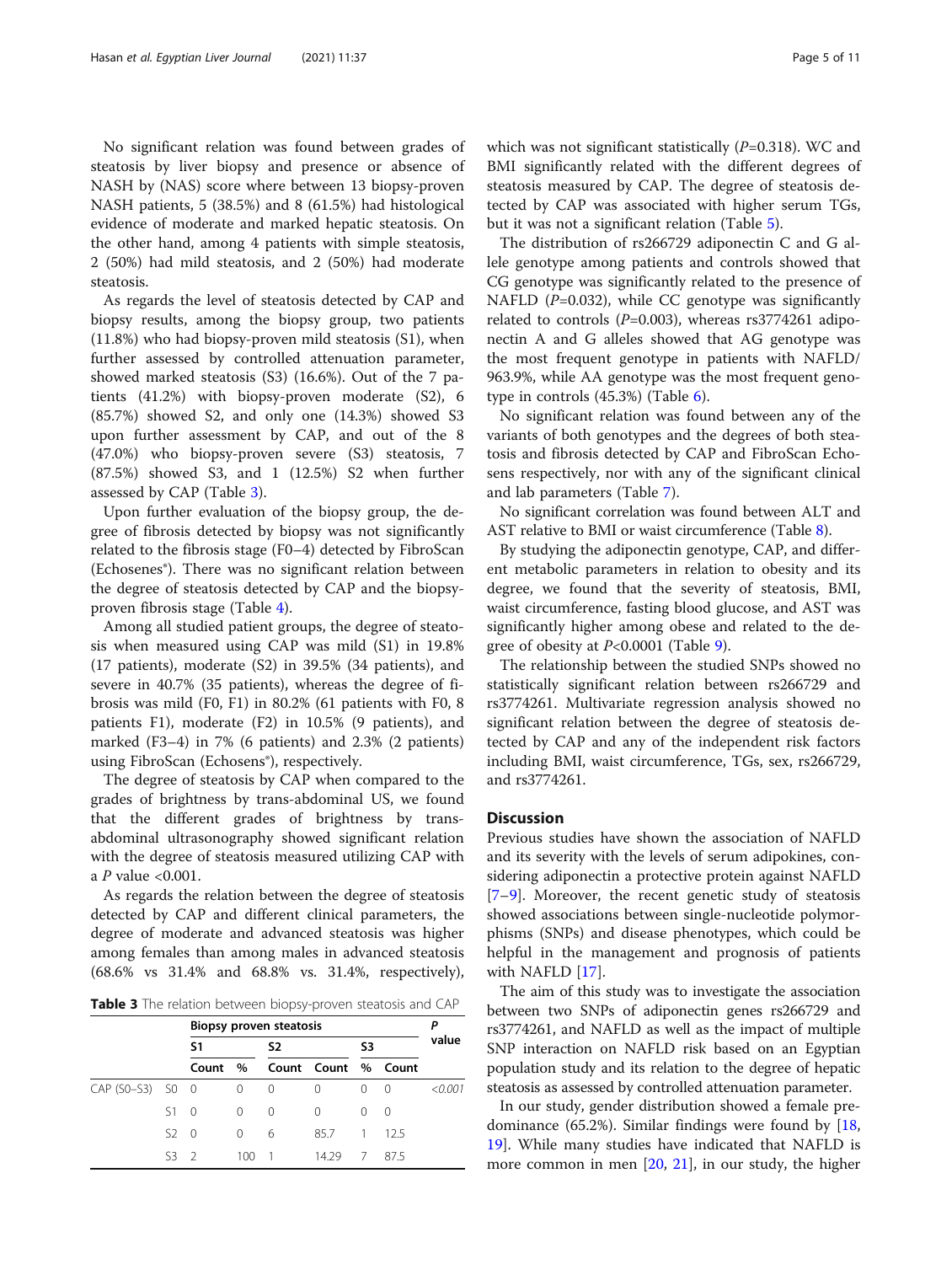|              |                  | <b>NASH</b>    |       | Simple steatosis |        | P      |
|--------------|------------------|----------------|-------|------------------|--------|--------|
|              |                  | %              | Count | $\%$             | Count  | value  |
| Steatosis    | No grade 0       | 0              | .0    | 0                | .0     | 0.5751 |
|              | Mild grade 1     | 0              | .0    | 2                | 50     |        |
|              | Moderate grade 2 | 5              | 38.5  | $\overline{2}$   | 50     |        |
|              | Marked grade 3   | 8              | 61.5  | 0                | .0     |        |
| Inflammation | Mild             | $\sqrt{4}$     | 30.8  | $\overline{4}$   | 100.0  | 0.9296 |
|              | Moderate         | 9              | 69.2  | 0                | .0     |        |
| Ballooning   | Focal            | $\mathbf 0$    | .0    |                  | 25     | 0.074  |
|              | Diffuse          | 13             | 100   | 3                | 75     |        |
| Fibrosis     | Minimal          | $\mathbf 0$    | 4.5   | 0                | .0     | 0.152  |
|              | Mild             | $\overline{4}$ | 30.8  | $\overline{2}$   | 50     |        |
|              | Moderate         | 5              | 38.4  | $\overline{2}$   | 50     |        |
|              | Severe           | $\overline{4}$ | 30.8  | 0                | $.0\,$ |        |

#### <span id="page-5-0"></span>Table 2 Liver biopsy findings among the biopsy group of patients

prevalence among females could be attributed to the fact that the prevalence of central obesity is higher among Egyptian females than males [\[22](#page-9-0), [23\]](#page-9-0).

As regards age, the prevalence of NAFLD was significantly increased with age  $(P \le 0.0001)$ . The degree of steatosis detected by CAP was higher among older patients, although it did not show a statistical significance. These results were supported by previous studies [\[1](#page-9-0)].

Obesity is closely associated with the increased prevalence and severity of NAFLD. Obesity induced steatosis causing insulin resistance by activating NFkB that induces proinflammatory cytokines resulting in insulin resistance [\[24](#page-9-0)]. The body mass index and waist circumference in our study were proved to be significantly higher in NAFLD cases than in normal controls. Moreover, the degree of obesity significantly related to the presence of hepatic steatosis. These findings were compatible with the findings of previous studies [[25](#page-9-0)]. Other studies, however, concluded that NAFLD can occur in non-obese subjects who are physically inactive [\[26](#page-9-0)].

In this study, the prevalence of diabetes mellitus was significantly higher in NAFLD patients (27.9%) compared to normal controls (2.3%). This finding was in agreement with previous studies, which concluded that diabetes mellitus is an independent risk factor for the progression of NAFLD [\[1](#page-9-0), [25](#page-9-0)].

As regards metabolic syndrome, in the present study, the prevalence of MS was significantly higher among NAFLD patients (19.8%) compared to the control group (0.0%) at a  $P$  value <0.001. Previous studies reached similar conclusions, whereas NAFLD is presently considered the hepatic manifestation of MS [\[1,](#page-9-0) [27\]](#page-9-0).

The present study validated the documented facts whereas elevated serum total cholesterol, LDL-c, and triglyceride levels, as well as reduced HDL-c levels, were found to be significantly related to the presence of NAFLD ( $P \le 0.001$ ). Furthermore, higher serum levels of triglycerides and LDL-c were shown to have a relation with the different degrees of steatosis detected by CAP, but it was not a significant relation  $(P=0.088$  and 0.79, respectively).

|                      |                |              | <b>Fibrosis stage</b> |                |        |                |            |                |               |        |
|----------------------|----------------|--------------|-----------------------|----------------|--------|----------------|------------|----------------|---------------|--------|
|                      |                | 4/4          |                       | $\frac{3}{4}$  |        |                | 2/4        |                | $\frac{1}{4}$ |        |
|                      |                | Count        | %                     | Count          | %      | Count          | %          | Count          | %             |        |
| FibroScan (Echosens) | F0             | 3            | 50.0                  | $\cal O$       | $.0\,$ | 0              | .0         | 0              | .0            | 0.5884 |
|                      | F <sub>1</sub> | 3            | 50.0                  |                | 14.3   | 0              | .0         | 0              | .0            |        |
|                      | F3             | 0            | .0                    | 6              | 85.7   | $\overline{2}$ | 100        | 0              | .0            |        |
|                      | F <sub>4</sub> | 0            | ${\cal O}$            | $\cal O$       | $.0\,$ | 0              | ${\cal O}$ | $\overline{2}$ | 100           |        |
| CAP $S(0-3)$         | S0             | $\mathbf{0}$ | .0                    | $\cal O$       | $.0\,$ | 0              | ${\cal O}$ | 0              | $.0\,$        | 0.6751 |
|                      | S <sub>1</sub> | $\mathbf{0}$ | ${\cal O}$            | 5              | 71.4   | 0              | .0         | 0              | .0            |        |
|                      | <b>S2</b>      |              | 16.7                  | $\overline{2}$ | 28.6   |                | 50.0       | 0              | .0            |        |
|                      | S3             | 5            | 83.3                  | $\cal O$       | $.0\,$ |                | 50.0       | $\overline{2}$ | 100.0         |        |

Table 4 Relation between biopsy-proven fibrosis stage and TE and CAP results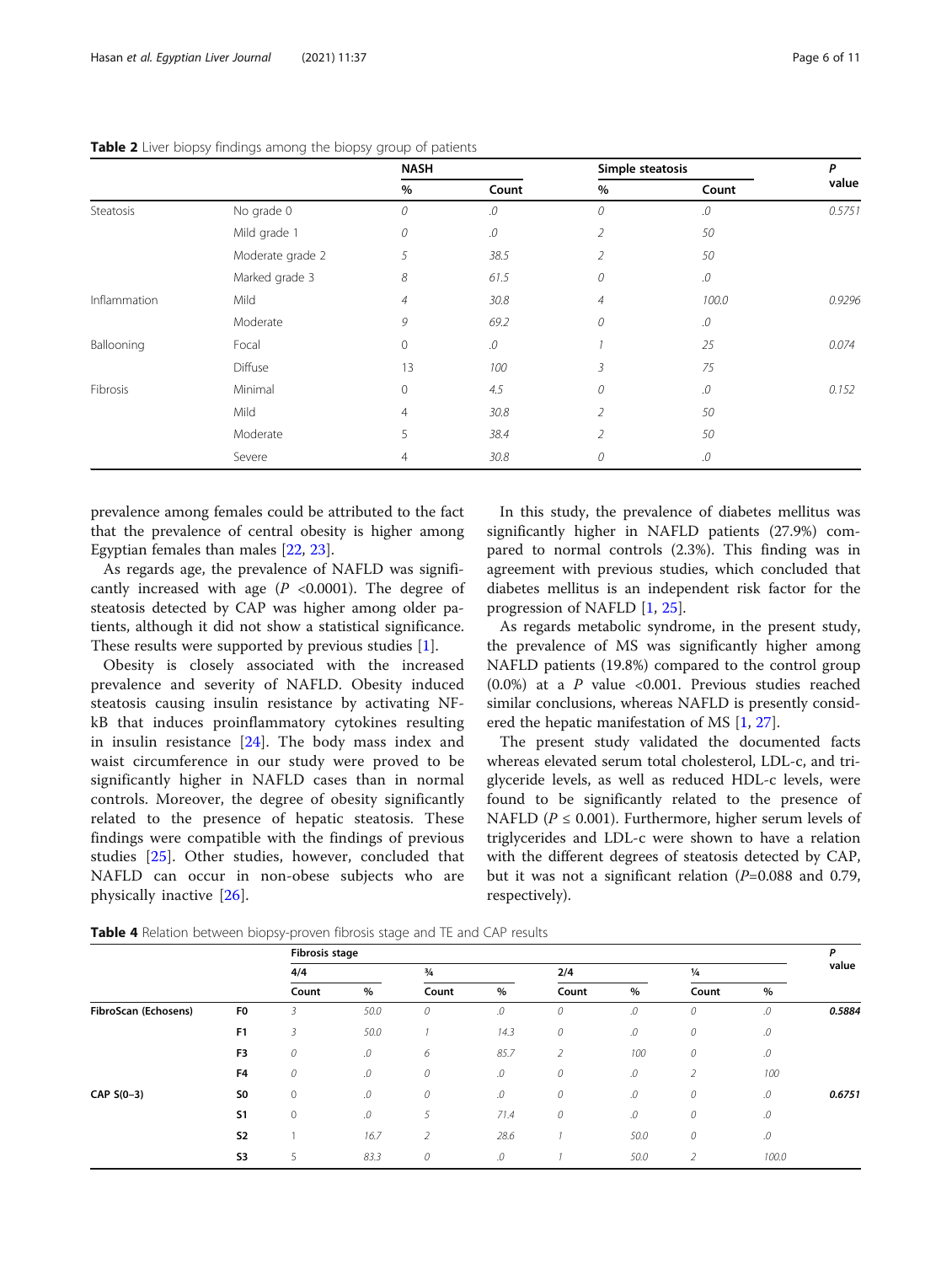|                     | <b>S1</b> |       | <b>S2</b> |       |        | S3    |           |
|---------------------|-----------|-------|-----------|-------|--------|-------|-----------|
|                     | Mean      | SD    | Mean      | SD    | Mean   | SD    | value     |
| Age                 | 39.75     | 7.452 | 45.63     | 9.353 | 45.06  | 9.956 | 0.1004    |
| Waist circumference | 100.6     | 11.69 | 107.8     | 11.29 | 109.9  | 11.13 | $0.0282*$ |
| BMI                 | 30.55     | 4.839 | 33.92     | 4.939 | 35.07  | 5.701 | $0.0200*$ |
| Blood pressure      | 118-72    | 8.6   | $121 - 7$ | 12.10 | 119-74 | 12.11 | 0.5       |
| Fasting glucose     | 93        | 22    | 92        | 19    | 104    | 36    | 0.16      |
| ALT                 | 39.43     | 26.22 | 48.06     | 36.16 | 38.71  | 24.28 | 0.5445    |
| <b>HDL</b>          | 41.69     | 9.192 | 52.59     | 36.26 | 44.19  | 13.28 | 0.5974    |
| LDL                 | 127.3     | 56.9  | 130       | 56.21 | 125.1  | 48.78 | 0.9488    |
| TGs                 | 154.3     | 88.79 | 168.4     | 101.1 | 205.7  | 103.8 | 0.1538    |

<span id="page-6-0"></span>Table 5 Relation between degree of steatosis detected by CAP and various clinical and laboratory parameters

Fasting blood glucose levels were found to be significantly higher in our NAFLD cases  $(P< 0.001)$ . Recent studies also concluded that impaired glucose tolerance is an independent risk factor for the development of NAFL D and its progression to NASH [[28\]](#page-9-0).

ALT and AST are two of the most reliable markers of hepatocellular injury or necrosis. Previous studies concluded that serum ALT level alone is not predictive of NASH or fibrosis level as ALT can be increased in up to 53% of NAFLD patients without NASH [\[29](#page-9-0), [30\]](#page-10-0). In the present study, both serum ALT and AST levels were found to be significantly higher among NAFLD patients versus normal controls ( $P \le 0.0001$ ). However, 48.8% of our patients had serum hepatic transaminases below the upper limit of normal.

In the present study, 17 patients for whom liver biopsy was performed were further divided by NAS score into two groups, the NASH group (13 patients) and the simple steatosis group (4 patients). No significant relation was found between grades of steatosis and presence or absence of NASH; 38.5% and 61.5% of the NASH group had histological evidence of moderate and marked hepatic steatosis, respectively. These results matched with those of previous studies, which identified the degree of steatosis as an independent risk factor for the progression of simple steatosis to NASH [[31](#page-10-0)]. The lack of a statistical significance in our study could be explained by the small number of patients in the biopsy group.

When comparing the results obtained from liver biopsy to CAP in the biopsy group, the degree of steatosis appeared to be the only histological parameter with significant relation. CAP does not seem to be influenced by fibrosis or inflammation which was consistent with the results from previous studies showing that ultrasound attenuation was similar in healthy and cirrhotic patients and much lower than in fatty liver patients [\[32](#page-10-0)].

On the other hand, the degree of fibrosis detected histologically in the biopsy group did not appear to be significantly related to that measured using elastography techniques, with comparable results using both Echosens® FibroScan and ARFI. However, this could be explained by the insufficiently small number of patients in the biopsy group. Moreover, the discrepancy appeared among early stages of fibrosis, but not in the more advanced F3 and F4 patients. Previous

Table 6 Distribution of adiponectin rs266729 and rs3774261 genotypes among NAFLD patients and controls

| Adiponectin |          | Patients (86) |        | Controls (86)  |        | <b>OR</b> | P value                 |
|-------------|----------|---------------|--------|----------------|--------|-----------|-------------------------|
| variant     |          | $\%$          | Count  | $\%$           | Count  | (95%CI)   |                         |
| rs266729    | GG       | 5             | 5.8    | $\overline{4}$ | 4.6    | 0.732     | 1.265 (0.362 to 4.239)  |
|             | CG       | 53            | 61.7   | 38             | 44.2   | $0.032*$  | 2.029 (1.097 to 3.665)  |
|             | CC       | 28            | 32.5   | 44             | 51.2   | $0.003*$  | 0.382 (0.205 to 0.719)  |
|             | Allele G | 63            | 36.6   | 46             | 26.7   | 0.0635    | 1.58 (1 to 2.47)        |
|             | Allele C | 109           | 63.4   | 126            | 73.3   | 0.0635    | $0.632$ (0.404 to 1)    |
| rs3774261   | AA       | 11            | 12.80% | 39             | 45.30% | < 0.001   | 0.177 (0.0815 to 0.373) |
|             | AG       | 55            | 63.90% | 38             | 44.20% | $0.0093*$ | 2.24 (1.21 to 4.09)     |
|             | GG       | 20            | 23.30% | 9              | 10.50% | $0.0404*$ | 2.59 (1.09 to 6.42)     |
|             | Allele A | 77            | 44.80% | 116            | 67.40% | < 0.001   | 0.391 (0.253 to 0.608)  |
|             | Allele G | 95            | 55.20% | 56             | 32.60% | < 0.001   | 2.56 (1.64 to 3.95)     |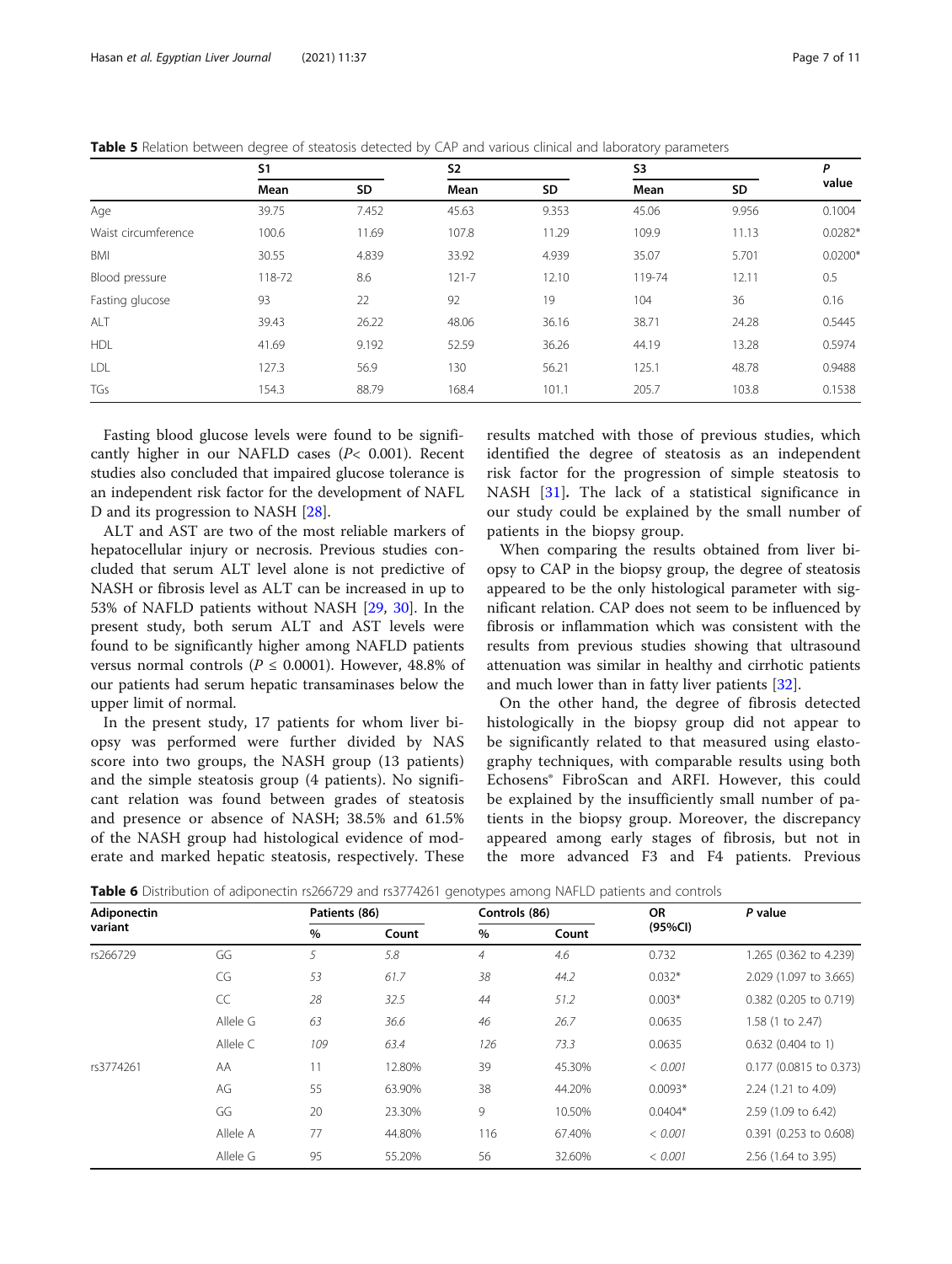|                            | rs266729 CG         |                          |         | rs3774261 AG            |                      |         |
|----------------------------|---------------------|--------------------------|---------|-------------------------|----------------------|---------|
|                            | Yes (53), N (%)     | No (33), N (%)           | P value | Yes (55), N (%)         | No (31), N (%)       | P value |
| <b>Steatosis</b>           |                     |                          |         |                         |                      |         |
| S1(16)                     | 8(15.1)             | 8(24.2)                  | 0.434   | 2(10)                   | 14 (21.21)           |         |
| S2(35)                     | 24 (45.3)           | 11(33.3)                 |         | 12(60)                  | 23 (34.85)           |         |
| S3 (35)                    | 21 (39.6)           | 14 (42.5)                |         | 6(30)                   | 29 (43.9)            |         |
| FibroScan                  |                     |                          |         |                         |                      |         |
| F0(61)                     | 36 (67.9)           | 25(75.8)                 | 0.469   | 14(70)                  | 47 (71.2)            | 0.9144  |
| F1(8)                      | 7(13.2)             | 1(3)                     |         | 2(10)                   | 6(9.1)               |         |
| F (9)                      | 6(11.3)             | 3(9.1)                   |         | 2(10)                   | 7(10.6)              |         |
| F3(6)                      | 2(3.8)              | 3(9.1)                   |         | 2(10)                   | 4(6.1)               |         |
| F4(2)                      | 2(3.8)              | 1(3)                     |         | $\overline{0}$          | 2(3)                 |         |
|                            | Mean±SD             | Mean±SD                  |         | Mean±SD                 | Mean±SD              |         |
| <b>Waist circumference</b> | $108.1 \pm 12.14$   | 106±10.9                 | 0.4171  | 106.3±12.24             | 107.6±11.5           | 0.6635  |
| <b>BMI</b>                 | 34.33±5.8           | 32.85±4.7                | 0.2237  | 32.68±4.16              | 34.09±5.7            | 0.3141  |
| <b>Blood pressure</b>      | $119 + 13$<br>73±11 | $120+12$<br>$73 \pm 9.4$ | 0.71    | $120+12$<br>$73 \pm 10$ | $120 + 13$<br>72 ±10 | 0.78    |
| <b>Fasting glucose</b>     | $94 \pm 20$         | $103 \pm 12$             | 0.13    | $100 \pm 32$            | $100 \pm 18$         | 0.2     |
| <b>TGs</b>                 | 181±102.9           | 180.9±99.9               | 0.9957  | 171.7±95.5              | 183.8±103.4          | 0.6433  |
| <b>ALT</b>                 | 42.85±31.92         | $42.33 \pm 27.1$         | 0.9381  | 47.4±41.5               | 41.21±25.76          | 0.4222  |

<span id="page-7-0"></span>Table 7 Adiponectin rs266729 CG and rs3774261 AG genotypes in relation to the degree of steatosis by CAP, degree of fibrosis by TE, waist circumference, BMI, TGs, and ALT

studies have shown that the specificity and sensitivity of FibroScan® were highest at ≥F4 [[33\]](#page-10-0). Other studies have validated TE as a non-invasive mean with high diagnostic accuracy in both identifying and staging of fibrosis in NAFLD patients [\[34](#page-10-0)].

In comparison with the gold standard biopsy, CAP can be used for steatosis detection and semi-quantification as it offers several advantages over it, being easy to perform, non-invasive, and inexpensive with immediate results, and has less sampling error [[32\]](#page-10-0).

Trans-abdominal ultrasonography is considered an inexpensive non-invasive easy technique for the initial screening of NAFLD with acceptable sensitivity and specificity [\[35,](#page-10-0) [36](#page-10-0)]. CAP had the benefits of being nonoperator-dependent and efficient in the quantification of hepatic steatosis from 10% and up, and simultaneous assessment of liver fibrosis makes the CAP an alternative method for assessing hepatic steatosis [\[32](#page-10-0)]. In the present study, the different grades of brightness detected by trans-abdominal ultrasonography showed a significant correlation with the degree of steatosis measured utilizing CAP  $(P<0.001)$ .

As regards age and gender, the degree of steatosis detected by CAP showed no significant statistical difference between males and females in our study group and between different age groups. These findings were contradictory with previous studies [\[37](#page-10-0)]; the reason could be due to the higher prevalence of females among our study group and that our study group was not representative of all age groups owing to the relatively small number of our study patients.

The gene coding for adiponectin is located on chromosome 3q27 and consists of three exons and two introns, spanning a total of 16 kb of the genomic sequence. Growing evidence demonstrates the association of single nucleotide polymorphisms (SNPs) of the adiponectin gene with varying levels of circulating adiponectin [[9\]](#page-9-0).

SNPs of rs266729 (−11377 C>G) in the proximal promoter of the adiponectin gene have been widely studied by epidemiological studies. Variant alleles at rs266729, which is associated with lower adiponectin levels, have been shown to be related to obesity, type 2 diabetes  $(T2DM)$ , and insulin resistance [\[38](#page-10-0), [39](#page-10-0)].

Table 8 Correlation between liver transaminases and BMI and waist circumference

|     | BMI, P value | Correlation coef. (r) | Waist circumference, P value | Correlation coef. (r) |
|-----|--------------|-----------------------|------------------------------|-----------------------|
| ALT | ).38         | 0.095                 | 0.086                        | J.18 .                |
| AST | 0.42         | 0.088                 | 0.06                         |                       |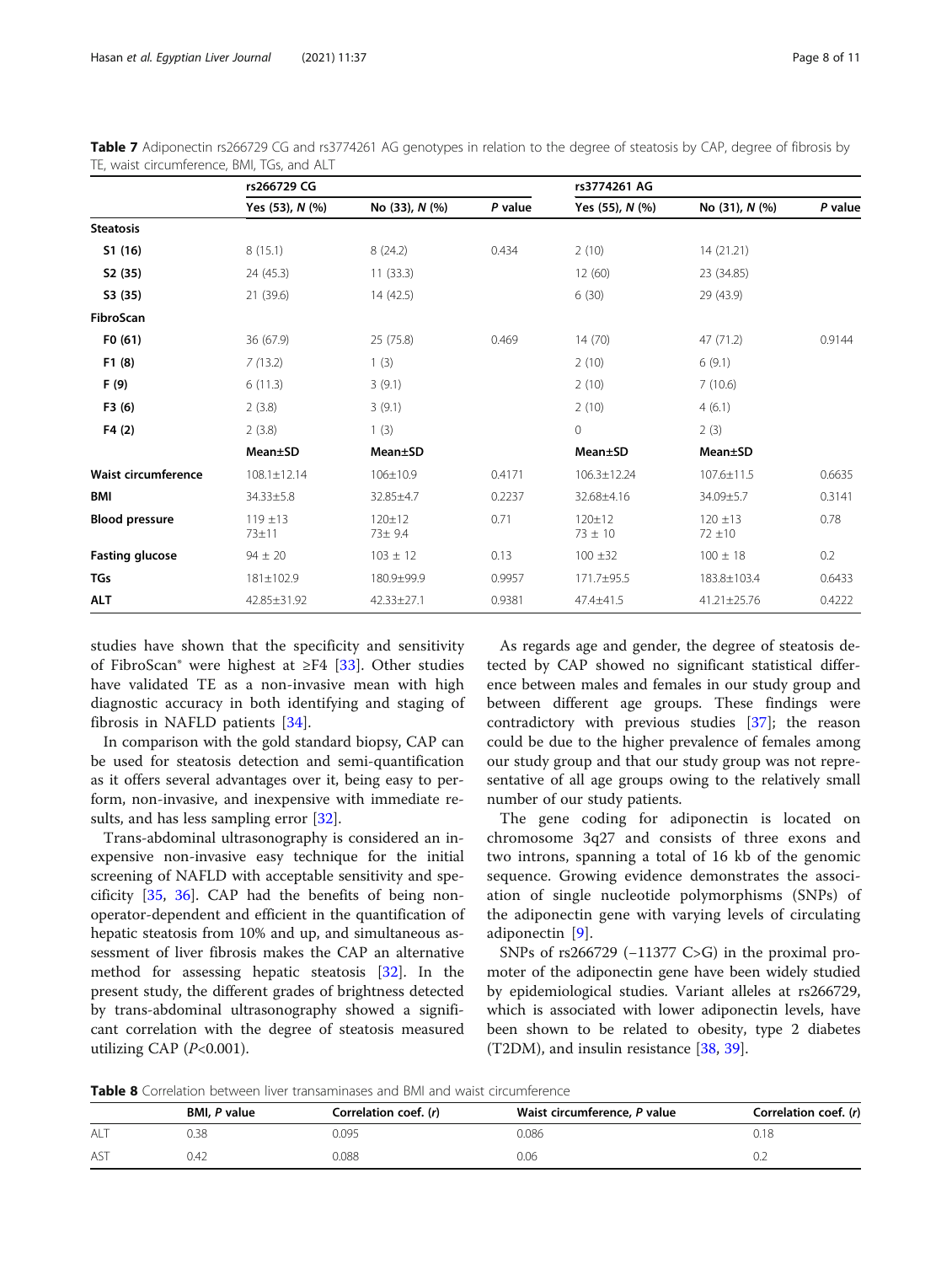<span id="page-8-0"></span>

|  | Table 9 Adiponectin genotype and polymorphism. CAP, and metabolic parameters in relation to the degree of obesity |  |
|--|-------------------------------------------------------------------------------------------------------------------|--|
|  |                                                                                                                   |  |

|                                 | (%)          | Obese (67), N Non obese (19),<br>N(% | P<br>value      | Mild (30-34.9), N=38,<br>N(% | Moderate (35-39.9), N=<br>19, N (%) | Morbid (>40), N=10,<br>N(%  | P<br>value      |
|---------------------------------|--------------|--------------------------------------|-----------------|------------------------------|-------------------------------------|-----------------------------|-----------------|
| rs266729 CG                     |              |                                      |                 |                              |                                     |                             |                 |
| Yes                             | 44 (65.67)   | 9(47.37)                             | 0.18            | 25 (65.79)                   | 13 (68.42)                          | 4(40)                       | 0.9             |
| No                              | 23 (34.33)   | 10 (52.63)                           |                 | 13 (34.2)                    | 6(31.58)                            | 6(60)                       |                 |
| rs3774261 AG                    |              |                                      |                 |                              |                                     |                             |                 |
| Yes                             | 44 (65.67)   | 11(57.9)                             | 0.59            | 24 (63.16)                   | 14 (73.68)                          | 6(60)                       | 0.67            |
| No                              | 23 (34.33)   | 8(42.1)                              |                 | 14 (36.84)                   | 5(26.32)                            | 4(40)                       |                 |
| <b>Steatosis</b>                |              |                                      |                 |                              |                                     |                             |                 |
| S <sub>1</sub>                  | 8(11.9)      | 8(42.1)                              | 0.011           | 5(13.16)                     | 3(15.79)                            | 0(0)                        | 0.43            |
| <b>S2</b>                       | 29 (43.3)    | 6(31.6)                              |                 | 19 (50)                      | 6(31.58)                            | 4(40)                       |                 |
| S <sub>3</sub>                  | 30 (44.8)    | 5(26.3)                              |                 | 14 (36.84)                   | 10 (52.63)                          | 6(60)                       |                 |
|                                 | Mean±SD      | Mean±SD                              |                 | Mean±SD                      | Mean±SD                             | Mean±SD                     |                 |
| <b>Waist</b><br>circumference   | $111 \pm 10$ | $96 \pm 8$                           | $\lt$<br>0.0001 | $105 \pm 7.5$                | $114 \pm 8.2$                       | $125 \pm 4.6$               | $\,<$<br>0.0001 |
| <b>BMI</b>                      | $36 \pm 4.7$ | $27 \pm 1.9$                         | $\lt$<br>0.0001 | $32 \pm 1.5$                 | $37 \pm 1.4$                        | $45 \pm 3.6$                | $\,<$<br>0.0001 |
| <b>ALT</b>                      | $44 \pm 33$  | 38 ±19                               | 0.97            | $38 + 33$<br>$9 - 180$<br>30 | $53 \pm 31$<br>$18 - 121$<br>45     | $47 + 30$<br>$8 - 89$<br>37 | 0.05            |
| <b>TGS</b>                      | $188 + 105$  | 157 ±82                              | 0.36            | $167 + 100$                  | $230 + 118$                         | $185 + 83$                  | 0.16            |
| <b>Fasting glucose</b><br>level | $98 + 30$    | $95 + 23$                            | 0.72            | $93 \pm 18$                  | $92 + 25$                           | $127 + 53$                  | 0.0048          |
| <b>AST</b>                      | $41 + 25$    | $35 \pm 13$                          | 0.84            | $37 + 26$                    | $49 \pm 23$                         | $42 \pm 25$                 | 0.044           |

However, to our knowledge, the variants of rs3774261 were not well reported in the Egyptian population. In addition, although studies have examined the association between rs266729 polymorphisms and the risk of NAFL D [\[40](#page-10-0)], no study on the interactions among multiple SNPs in relation to NAFLD risk in the Egyptian population has yet been published.

Studying the prevalence of SNPs at adiponectin rs3774261 in all studied patients and controls showed that all genotypes were statistically significant, where the G allele was the most frequent among patients (55.2%) compared to 32.6% among controls ( $P$  value < 0.001). This is consistent with the results obtained by [\[41](#page-10-0), [42](#page-10-0)] who found that the GG genotype in rs3774261 is a risk factor of NAFLD. However, unlike the results obtained from this present study, which showed no significant correlation between any of the rs3774261 variants and the degrees of steatosis or fibrosis detected by CAP and FibroScan Echosens, respectively, nor with any of the significant clinical parameters, their study showed that these variants significantly affected blood glucose and lipid metabolism.

Moreover, analysis of the variant rs266729 showed that the presence of the CG genotype  $(P \text{ value}=0.032)$ and the CC genotype  $(P \text{ value}=0.003)$  was significantly related with the presence of NAFLD. None of them however was significantly related to the degree of steatosis nor fibrosis, or with different clinical parameters such as WC, BMI, TGs, and ALT levels. This is consistent with the results obtained in previous studies where Hsieh et al. [\[43](#page-10-0)] found that there was a significant difference in the frequency of adiponectin rs266729 gene polymorphisms between patients with and those without NAFLD.

The relationship between the SNPs of the most significant genotypes was studied and showed no significant relation between the genotypes of rs266729 and those of rs3774261 in the studied NAFLD patients.

Multivariate regression analysis showed no significant correlation with any of the independent risk factors to the degree of steatosis detected by CAP.

## Conclusions

There was an association between polymorphisms of the studied SNPs of rs266729 rs3774261 of the adiponectin gene and NAFLD.

### Abbreviations

NAFLD: Non-alcoholic fatty liver disease; CAP: Controlled attenuation parameter; TE: Transient elastography; LSM: Liver stiffness measurement; SNPs: Single nucleotide polymorphisms; HCV: Hepatitis C virus; HBV: Hepatitis B virus; BMI: Body mass index; IQR: Interquartile range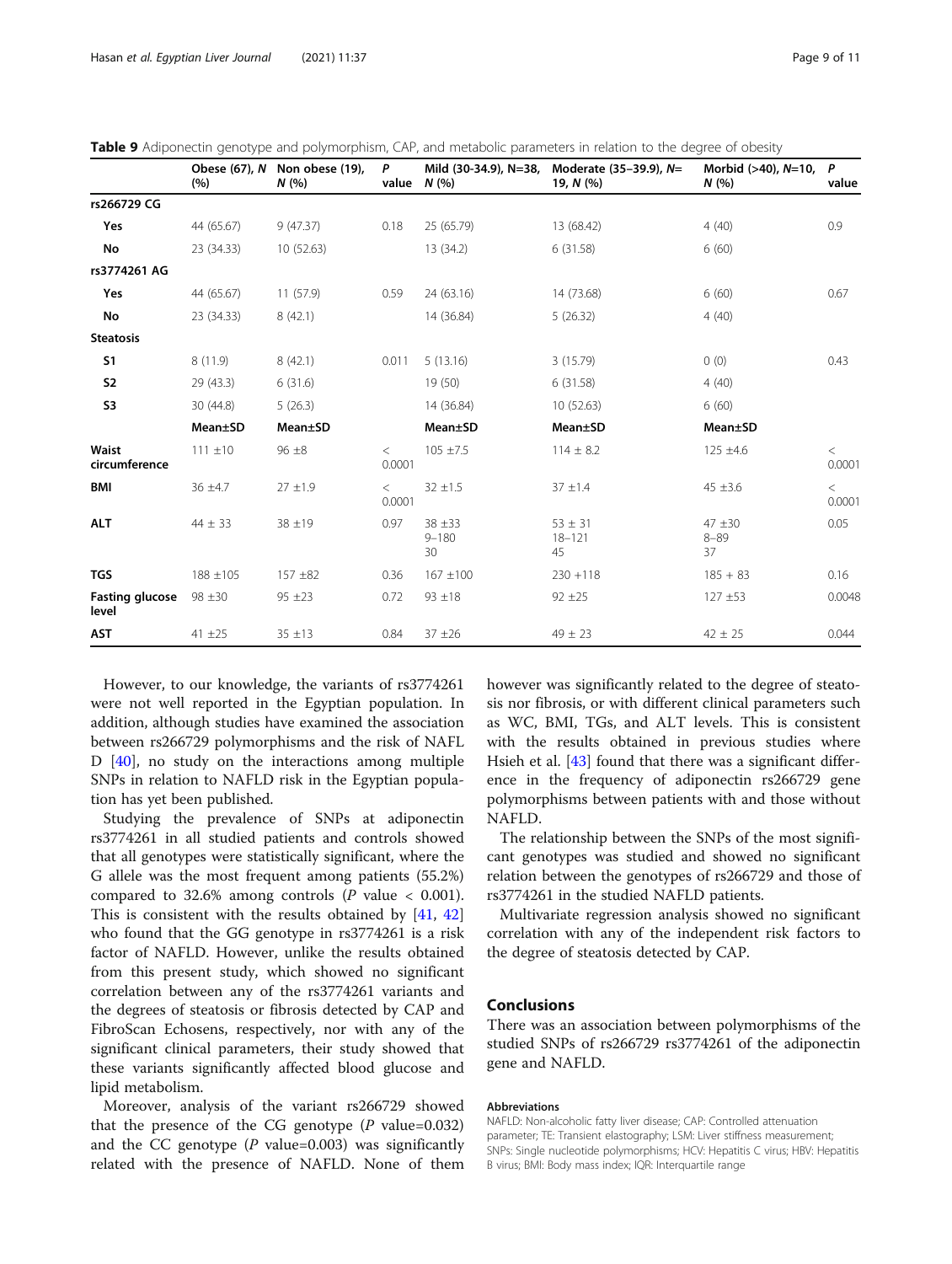#### <span id="page-9-0"></span>Acknowledgements

Not applicable.

#### Authors' contributions

EM and AY did the study design and administrative support. HA did the data collection, assembly, and analysis. RA and ZZ did the literature searches. DS did the SNP analysis. HA and YG did the FibroScan and CAP. ZZ wrote the manuscript. All authors read and approved the final manuscript.

#### Funding

No financial or any other support was supplied.

#### Availability of data and materials

We have an Excel sheet including the raw data.

#### Declarations

Ethics approval and consent to participate Not applicable

## Consent for publication

Not applicable

#### Competing interests

The authors declare that they have no competing interests.

#### Author details

<sup>1</sup>Department of Endemic Medicine and Hepato-Gastroenterology, Faculty of Medicine, Cairo University, Cairo, Egypt. <sup>2</sup>Department of Biochemistry, Faculty of Medicine, Cairo University, Cairo, Egypt.

## Received: 20 November 2020 Accepted: 28 April 2021 Published online: 13 May 2021

#### References

- 1. Koenig AB, Younossi ZM, Abdelatif D, Fazel Y, Henry L, Wymer M (2015) Global epidemiology of non-alcoholic fatty liver disease–meta-analytic assessment of prevalence, incidence and outcomes. Hepatology 64(1):73– 84. <https://doi.org/10.1002/hep.28431>
- 2. Chalasani N, Younossi Z, Lavine JE, Diehl AM, Brunt EM, CusiK CM, Sanyal AJ (2012) The diagnosis and management of non-alcoholic fatty liver disease: practice guideline by the American Association for the Study of Liver Diseases, American College of Gastroenterology, and the American Gastroenterological Association. Hepatology 55(6):2005–2023. [https://doi.](https://doi.org/10.1002/hep.25762) [org/10.1002/hep.25762](https://doi.org/10.1002/hep.25762)
- 3. Almedia NS, Rocha R, Catrin HP, Daltro C (2018) Arthropometric indicators of visceral adiposity as predictors of NAFLD: a review. WJH 10(10):695–701. <https://doi.org/10.4254/wjh.v10.i10.695>
- 4. LaBrecque DR, Abbas Z, Anania F, Ferenci P, Khan AG, Goh KL, Hamid SS, Isakov V, Lizarzabal M, Peñaranda MM, Ramos JF, Sarin S, Stimac D, Thomson AB, Umar M, Krabshuis J, LeMair A (2014) World Gastroenterology Organisation Global Guidelines: nonalcoholic fatty liver disease and nonalcoholic steatohepatitis. J Clin Gastroenterol 48(6):467–473. [https://doi.](https://doi.org/10.1097/MCG.0000000000000116) [org/10.1097/MCG.0000000000000116](https://doi.org/10.1097/MCG.0000000000000116)
- 5. Festi D, Schiumerini R, Marasco G, Scaioli E, Pasqui F, Colecchia A (2015) Non-invasive diagnostic approach to non-alcoholic fatty liver disease: current evidence and future perspectives. Expert Rev Gastroenterol Hepatol. 9(8):1039–1053. <https://doi.org/10.1586/17474124.2015.1049155>
- Seko Y, Yamaguchi K, Itoh Y (2018) The genetic backgrounds in nonalcoholic fatty liver disease. Clinical Journal of Gastroenterology. 11(2): 97–102. <https://doi.org/10.1007/s12328-018-0841-9>
- 7. Salman A, Hegazy M, AbdElfadl S (2015) Combined adiponectin deficiency and resistance in obese patients: can it solve part of the puzzle in nonalcoholic steatohepatitis. Open Access Macedonian J Med Sci 3(2):298– 302. <https://doi.org/10.3889/oamjm.057>
- 8. Jamali R, Razavizade M, Arj A, Aarabi MH (2016) Serum adipokines might predict liver histology findings in non-alcoholic fatty liver disease. World Journal of Gastroenterology 22(21):5096–5103. [https://doi.org/10.3748/wjg.](https://doi.org/10.3748/wjg.v22.i21.5096) [v22.i21.5096](https://doi.org/10.3748/wjg.v22.i21.5096)
- Wei Z, Li-Qun Z, Xiao-Ling H, Jian Q, Guo-Yue Y (2016) Association of adiponectin gene polymorphisms and additional gene-gene interaction

with nonalcoholic fatty liver disease in the Chinese Han population. Hepatol Int 10(3):511–517. <https://doi.org/10.1007/s12072-015-9687-0>

- 10. <https://blogs.worldbank.org/sustainablecities>. How do we define cities. towns, and rural areas? [\(worldbank.org](http://worldbank.org)). Accessed 10 Mar 2020
- 11. Zheng RD, Chen ZR, Chen JN, Lu YH, Chen J (2012) Role of body mass index, waist-to-height and waist-to-hip ratio in prediction of nonalcoholic fatty liver disease. Gastroenterol Res Pract 2012:362147
- 12. Hernandez-Baixauli J, Quesada-Vazquez S, Marine-Casado R (2020) Detection of early disease risk factors associated with metabolic syndrome: a new era with the NMR metaboloc assessment. Nutrients 12(3):806.
- 13. Kleiner DE, Brunt EM, Van Natta M, Behling C, Contos MJ, Cummings OW, Ferrell LD, Liu YC, Torbenson MS, Unalp-Arida A (2005) Design and validation of a histological scoring system for nonalcoholic fatty liver disease. Hepatology 41(6):1313–1321. [https://doi.org/10.1002/](https://doi.org/10.1002/hep.20701) [hep.20701](https://doi.org/10.1002/hep.20701)
- 14. Brunt EM, Kleiner DE, Wilson LA, Belt P, Neuschwander-Tetri BA (2011) Nonalcoholic fatty liver disease (NAFLD) activity score and the histopathologic diagnosis in NAFLD: distinct clinicopathologic meanings. Hepatology 53(3):810–820. <https://doi.org/10.1002/hep.24127>
- 15. Chan YH (2003a) Biostatistics102: quantitative data parametric & nonparametric tests. Singapore Med J 44(8):391–396
- 16. Chan YH (2003b) Biostatistics 103: qualitative data –tests of independence. Singapore Med J. 44(10):498–503
- 17. Dongiovanni P, Petta S, Maglio C, Fracanzani AL, Pipitone R, Mozzi E, Motta BM, Kaminska D, Rametta R, Grimaudo S (2015) Transmembrane 6 superfamily member 2 gene variant disentangles nonalcoholic steatohepatitis from cardiovascular disease. Hepatology 61(2):506–514. <https://doi.org/10.1002/hep.27490>
- 18. Wang Z, Xu M, Peng J (2013) Prevalence and associated metabolic factors of fatty liver disease in the elderly. Exp Gerontol 48(8):705–709. [https://doi.](https://doi.org/10.1016/j.exger.2013.05.059) [org/10.1016/j.exger.2013.05.059](https://doi.org/10.1016/j.exger.2013.05.059)
- 19. Summart U, Thinkhamrop B, Chamadol N (2017) Gender differences in the prevalence of nonalcoholic fatty liver disease in the northeast of Thailand: a population-based cross-sectional study [version 2; referees: 2 approved, 1 approved withreservations]. F1000Research 6:1630
- 20. LazoM HR, Eberhardt MS (2013) Prevalence of nonalcoholic fatty liver disease in the United States: the Third National Health and Nutrition Examination Survey, 1988–1994. Am J Epidemiol 78(1):38–45
- 21. Lazo M, Clark JM (2008) The epidemiology of nonalcoholic liver disease: aglobal perspective. Semin liver Dis 28(4):339–350
- 22. Nasr G, Sliem H, Gamal A (2010) Screening for diabetes and cardiovascular risk factors among Egyptian population. Clin Diabetes (Middle East Ed) 9: 127–135
- 23. Abd Elaziz KM, Gabal MS, Aldafrawy OA, AbouSeif HA, Allam MF (2015) Prevalence of metabolic syndrome and cardiovascular risk factors among voluntary screened middle-aged and elderly Egyptians. J Public Health (Oxf) 37(4):612–617
- 24. Polyzos SA, Rountouras J, Mantzoras CH Obesity and non-alcoholic fatty liver disease: from pathophysiology to therapeutics. [https://doi.org/10.1016/](https://doi.org/10.1016/J.metabol.2018.11.014) [J.metabol.2018.11.014](https://doi.org/10.1016/J.metabol.2018.11.014)
- 25. Hossain N, Afendy A, Stepanova M, Nader F, Srishord M, Rafiq N, Goodman Z, YounossiZ (2009) Independent predictors of fibrosis in patients with nonalcoholic fatty liver disease. Clin Gastroenterol Hepatol 7(11):1224–1229. e2. <https://doi.org/10.1016/j.cgh.2009.06.007>
- 26. Caldwell SH, Argo CK (2011) Non-alcoholic fatty liver disease and nutrition. Sherlock's Diseases of the Liver and Biliary System, 12th Edition, vol 28, pp 546–561
- 27. El-Koofy NM, Anwar GM, El-Raziky MS, El-Hennawy AM, El-Mougy FM, El-Karaksy HM, Hassanin FM, Helmy HM (2012) The association of metabolic syndrome, insulin resistance and non-alcoholic fatty liver disease in overweight/obese children. Saudi Journal of Gastroenterology: Official Journal of the Saudi Gastroenterology Association. 18(1):44–49. [https://doi.](https://doi.org/10.4103/1319-3767.91738) [org/10.4103/1319-3767.91738](https://doi.org/10.4103/1319-3767.91738)
- 28. Ballestri, S., Lonardo A., Bonapace S., Byrne C.D. Loria P, Targher G (2014). Risk of cardiovascular, cardiac and arrhythmic complications in patients with non-alcoholic fatty liver disease. World J Gastroenterol, 20: 1724-1745, 7, DOI: [https://doi.org/10.3748/wjg.v20.i7.1724.](https://doi.org/10.3748/wjg.v20.i7.1724)
- 29. Verma S, Jensen D, Hart J, Mohanty SR (2013) Predictive value of ALT levels for non-alcoholic steatohepatitis (NASH) and advanced fibrosis in nonalcoholic fatty liver disease (NAFLD). Liver Int 33(9):1398–1405. [https://doi.](https://doi.org/10.1111/liv.12226) [org/10.1111/liv.12226](https://doi.org/10.1111/liv.12226)